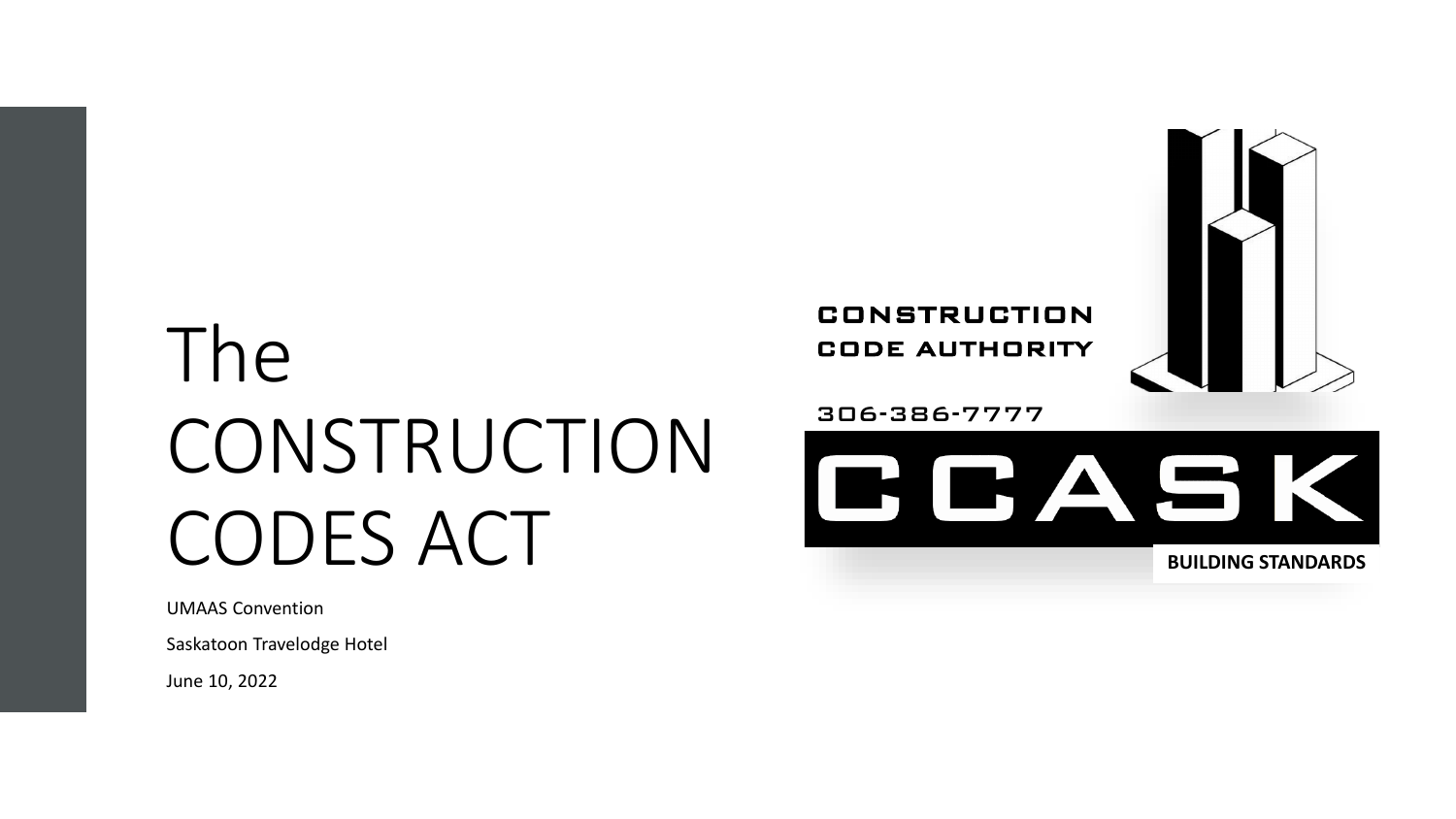### OUTLINE

- History of Building Codes
- Building Code Administration & Enforcement Responsibilities
- Construction Codes Act & Regulations
- Bylaw and Permit Transitions
- Building Bylaws / Model Building Bylaw
- Farm Buildings
- Smoke & Carbon Monoxide (CO) Alarms
- Pre-Rulings by the Appeal Board
- Registering Orders on Land Titles Registry
- Adding Enforcement Costs to Property Taxes
- 

Government of Saskatchewan Resources: 'Explanatory Notes to the Construction Code Act and Regulations', January 2022 'Buidling Bylaw and Enforcement Guide', March 2022

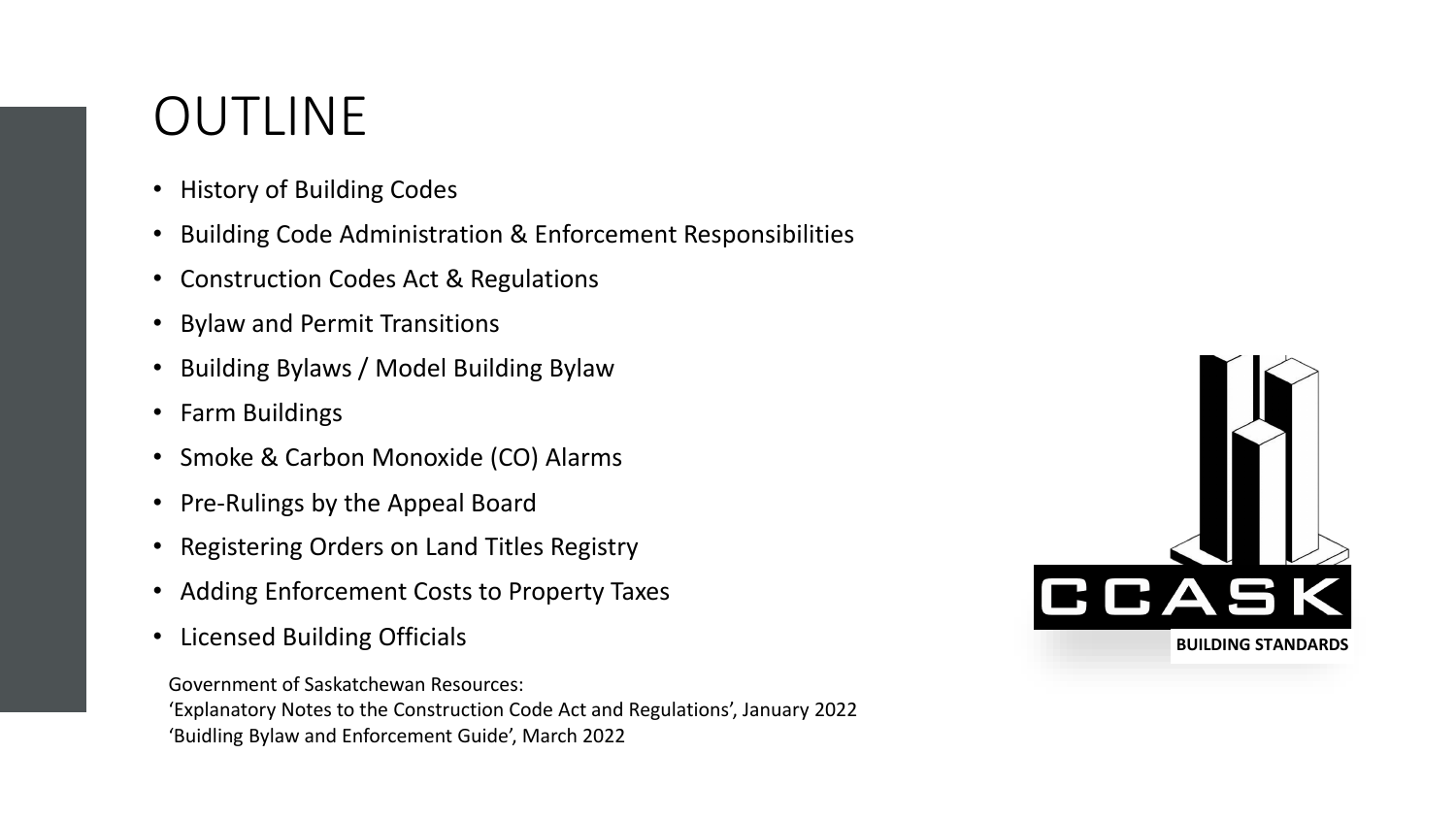### WHAT IS A BUILDING CODE?

- A building code is a set of rules that specify the standards for constructed objects such as buildings.
- The main purpose of building codes is to protect public health, safety and general welfare as they relate to the construction and occupancy of buildings.
- The NBC has 6 objectives:
	- structural adequacy,
	- fire protection,
	- life safety,
	- health,
	- accessibility, and
	- energy efficiency

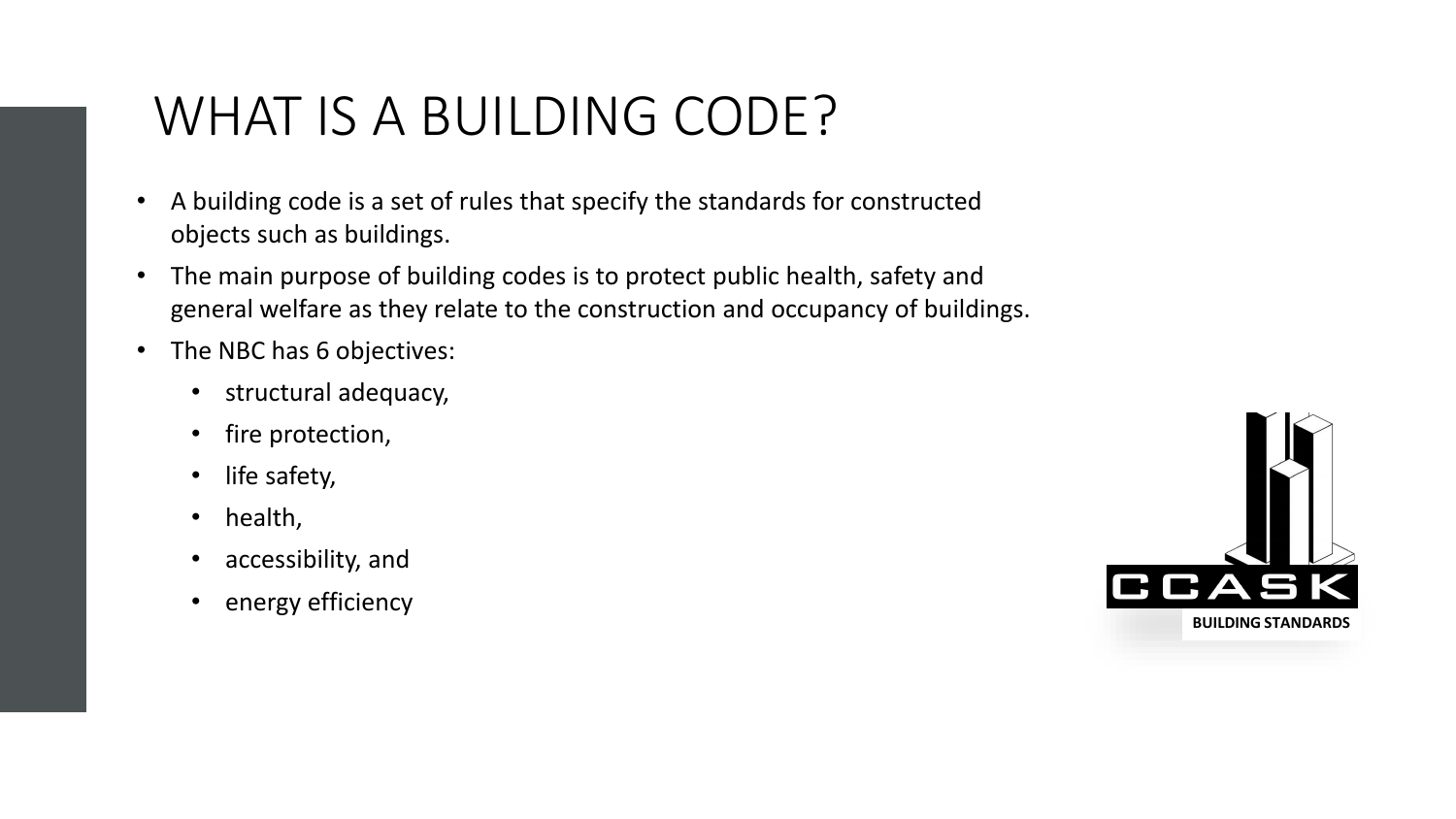#### HISTORY OF BUILDING CODES

- King Hammurabi, in 2000 BC instituted one of the first building codes of record.
- Assigns responsibility to the Builder for compliance and any damages that occurred due to failure of the structure.

If the building collapses and a Building owner lost an arm*,*

*…then the Builder would sacrifice his arm*.

If the building collapses and a Building owner died as a result of a collapse,

*…then the Builder would be killed as restitution*.

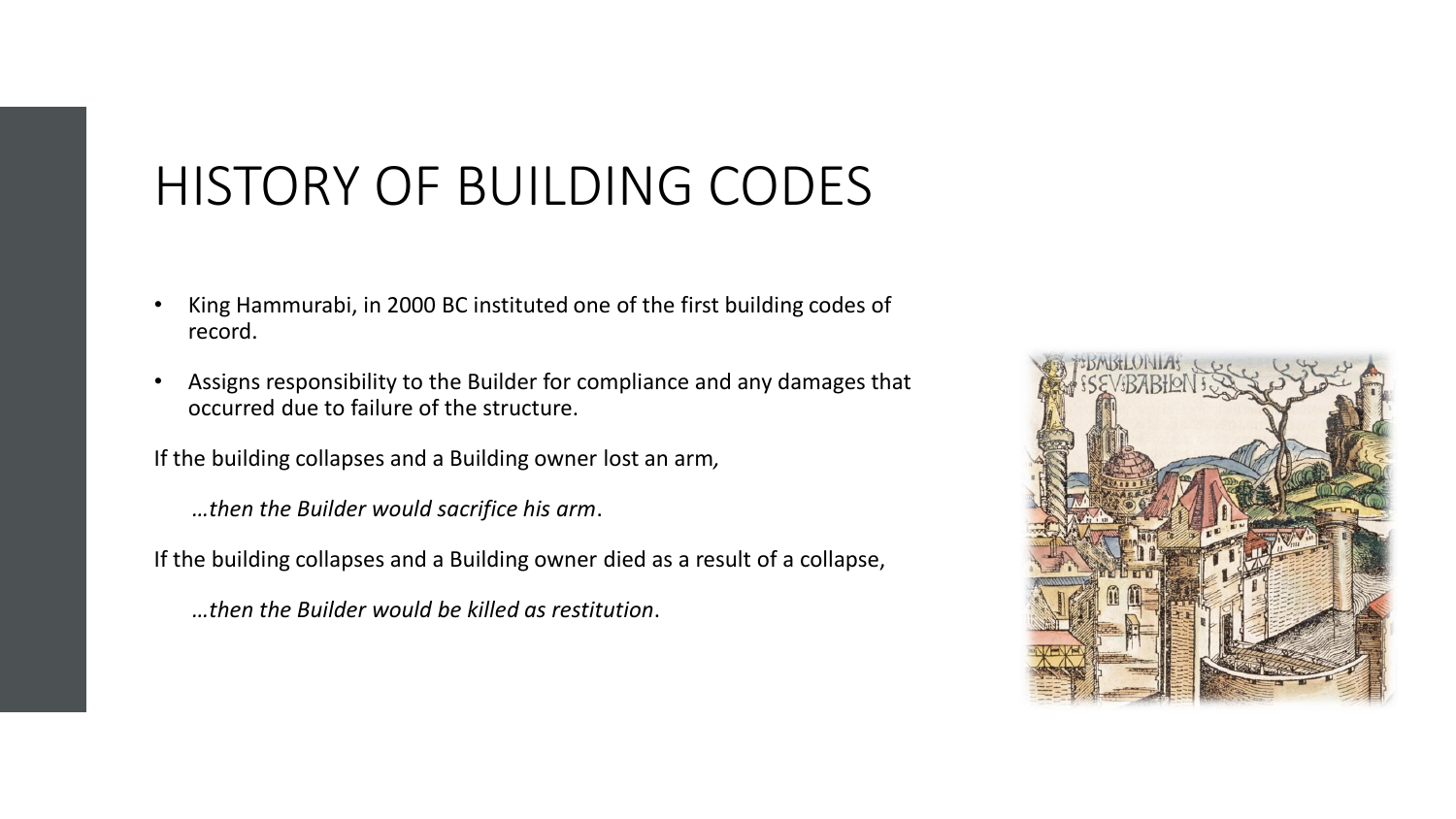# ADMINISTRATION AND ENFORCEMENT

 $\triangleright$  Application of codes and standards is a shared responsibility...

There are 5 Principles of Applying the National Building Code:

- 1. The building owner is responsible for compliance.
- 2. The local authority is responsible for administration and enforcement.
- 3. Provincial Government is responsible for legislative framework and policy.
- 4. Building Officials work for the local authority (granted powers of enforcement in the legislation – Licensed Building Officials only).
- 5. Architects, engineers, designers, developers, builders, contractors, suppliers and other recognized professionals work for the building owner.

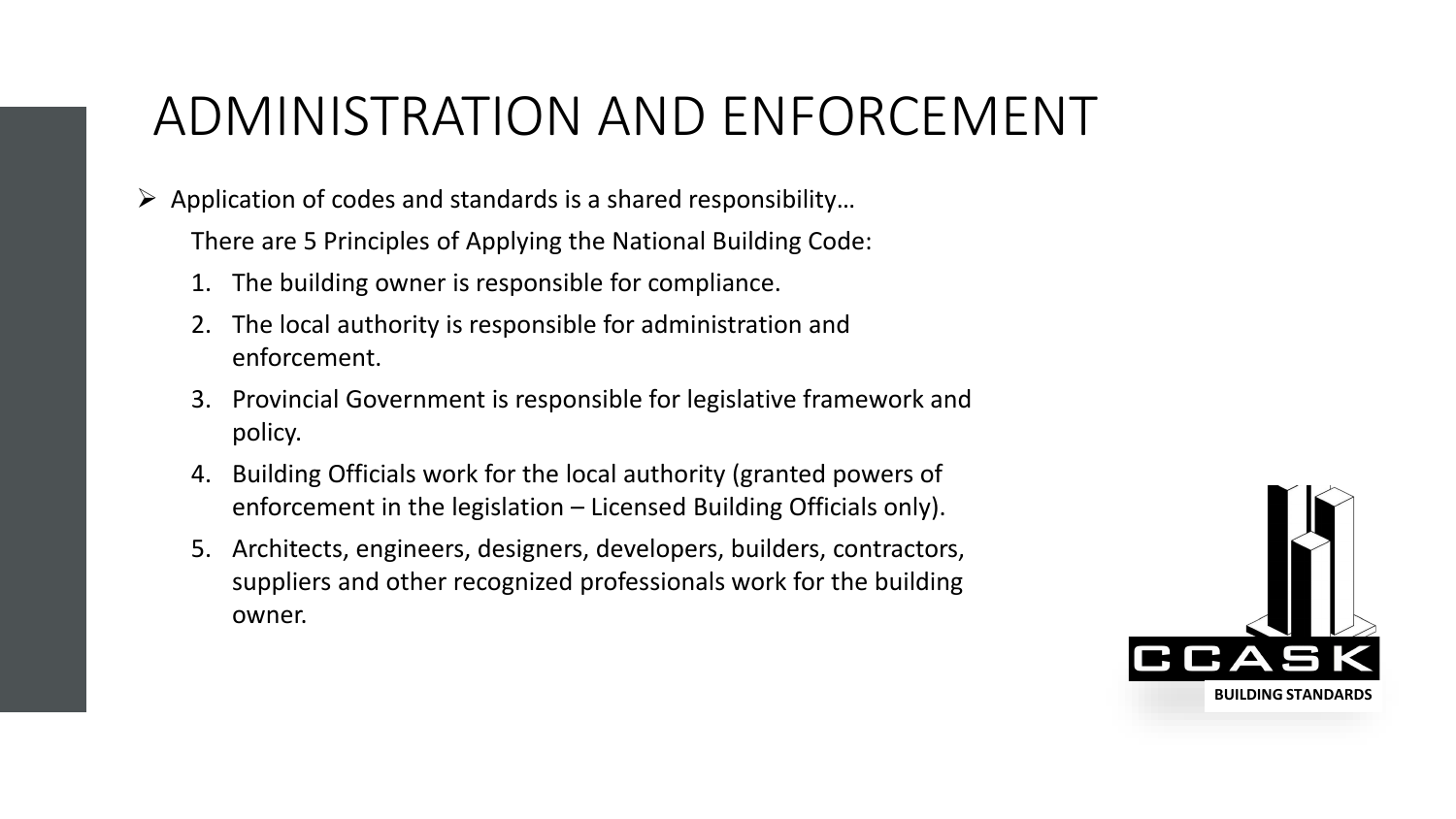# ADMINISTRATION AND ENFORCEMENT

 $\triangleright$  Application of codes and standards is a shared responsibility...

There are 5 Principles of Applying the National Building Code:

- 1. The building owner is responsible for compliance.
- 2. The local authority is responsible for administration and enforcement.
- 3. Provincial Government is responsible for legislative framework and policy.
- 4. Building Officials work for the local authority (granted powers of enforcement in the legislation – Licensed Building Officials only). The assignment of responsibility to local authorities is based on common law practice that expects a municipality to have a "duty of care", to the people who reside, work or travel through the geographical area over which
- 5. Architegts, engineers, designers, developers, builders, contractors, suppliers and other recognized professionals work for the building owner. the Incataufh8htGGover1s

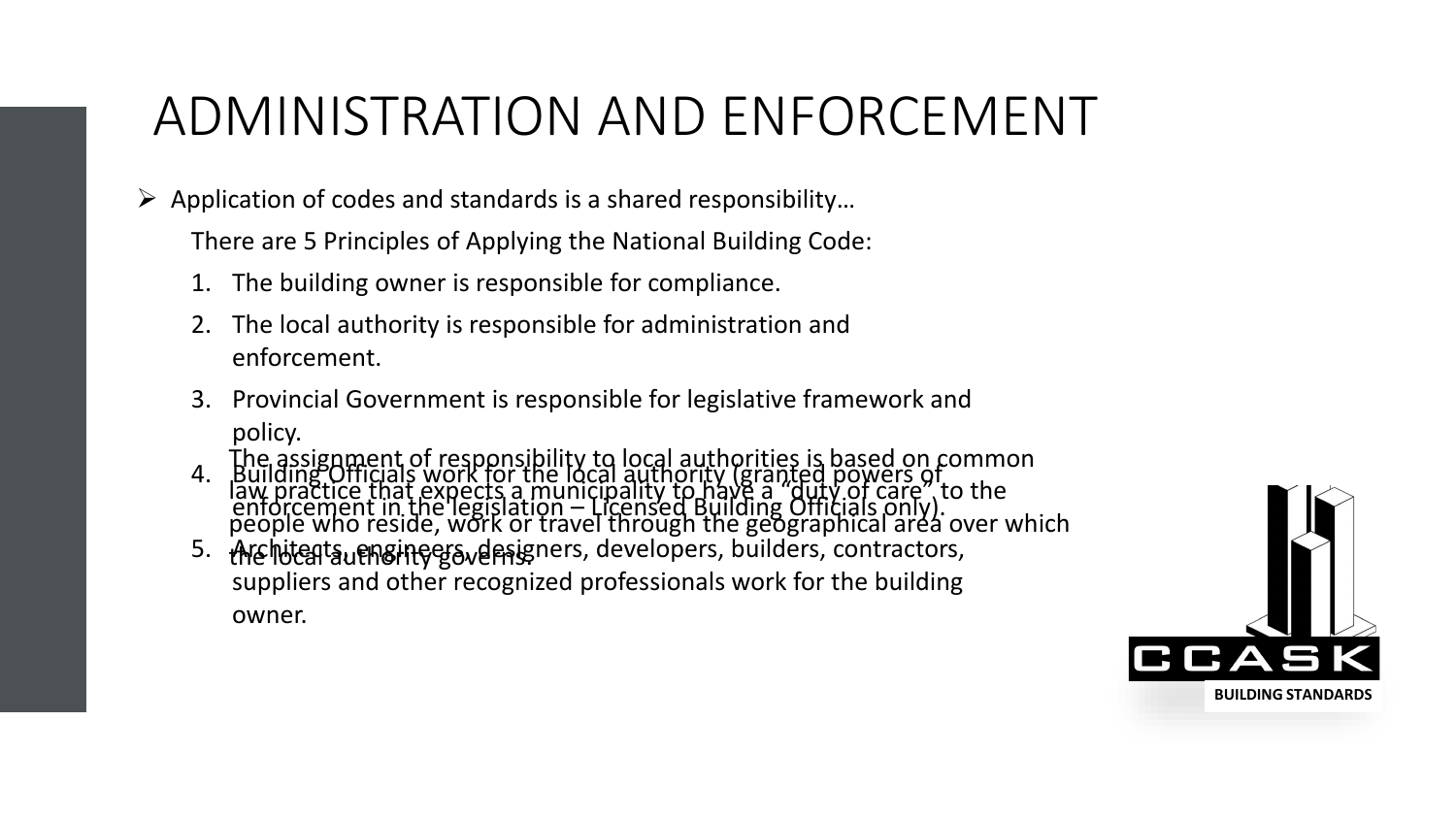# ADMINISTRATION AND ENFORCEMENT

 $\triangleright$  Application of codes and standards is a shared responsibility...

There are 5 Principles of Applying the National Building Code:

2. The local authority is responsible for administration and enforcement.

Subsection 16(1) of the CC Act states:

"Subject to the other provisions of this section, each local authority shall administer and enforce the following:

> (a) this Act; (b) the regulations; (c) any ministerial interpretations made pursuant to section 8; (d) the orders of the local authority's appointed building official pursuant to section 25; (e) the decisions and orders of the appeal board pursuant to sections 31 to 33.

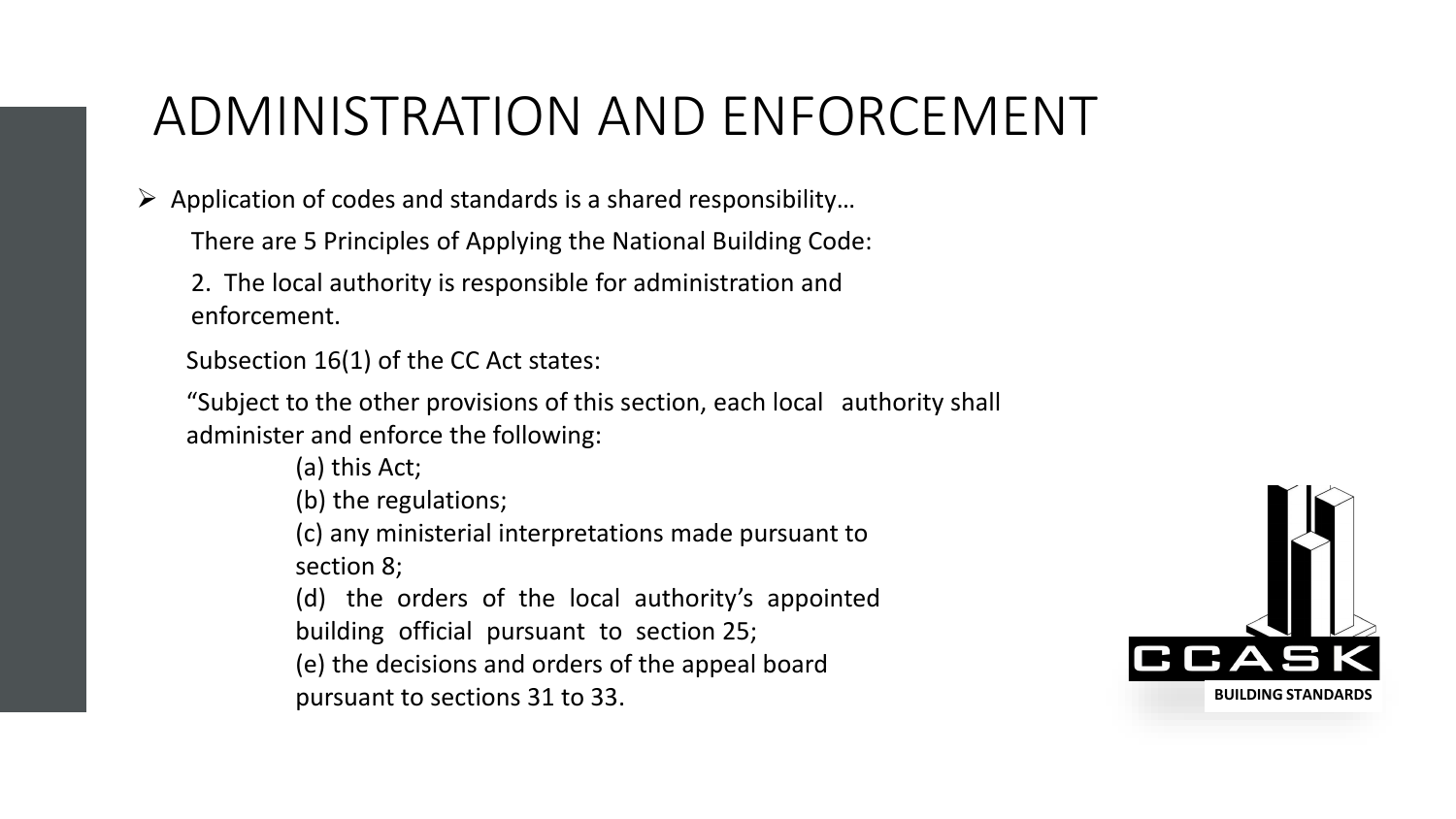## CONSTRUCTION CODES ACT & REGULATIONS

- *The Construction Codes Act (the CC Act),*
- *The Building Code Regulations,*
- *The Energy Code Regulations, and*
- *The Plumbing Code Regulations*..
- ➢ CAME INTO FORCE ON JANUARY 1, 2022!

*The Construction Codes Act* replaced *The Uniform Building and Accessibility Standards Act* as the legislation which governs construction standards in Saskatchewan.

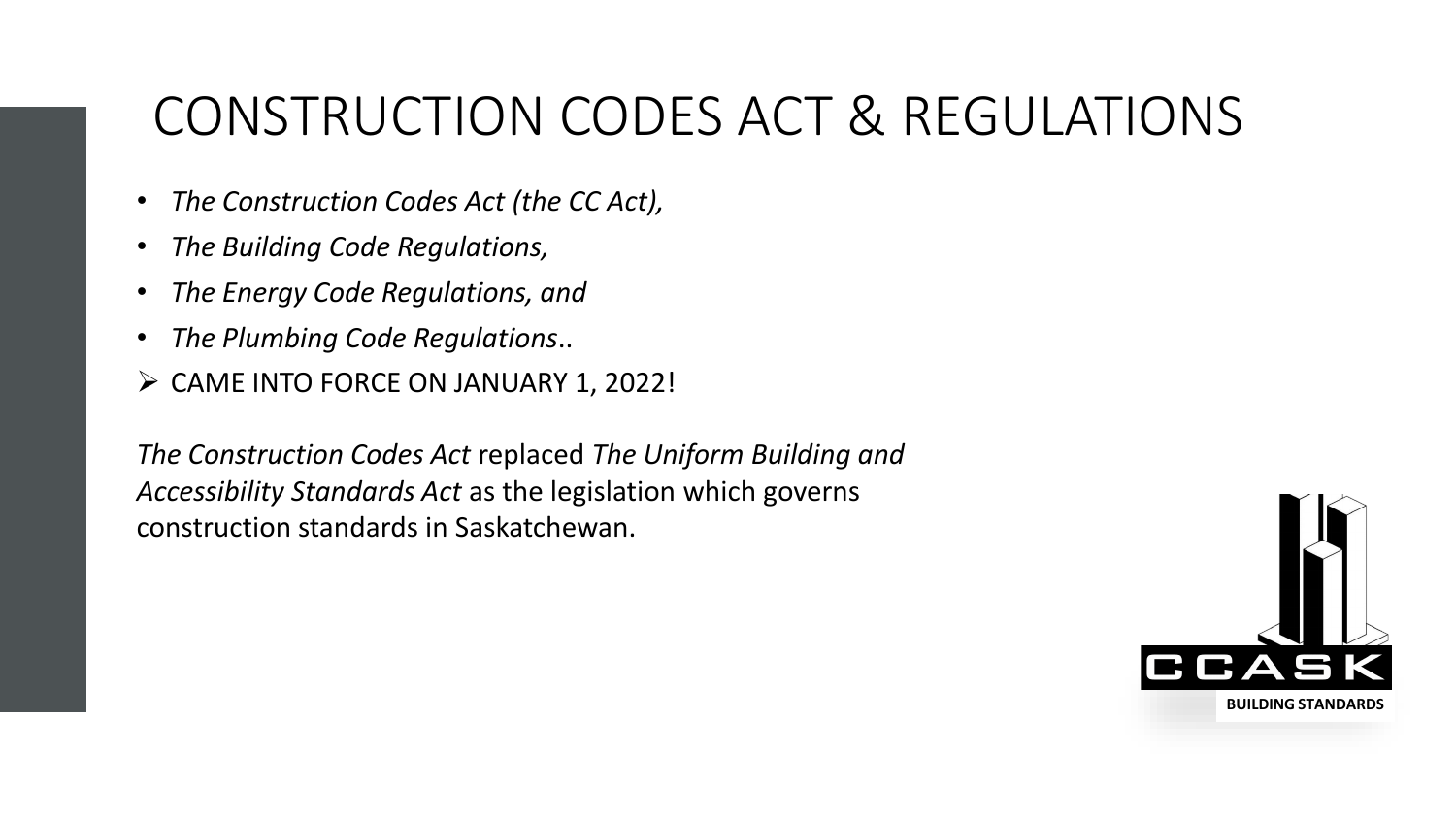### BYLAW AND PERMIT TRANSITIONS

- ✓ Bylaws
- ✓ Contracts
- $\checkmark$  Building Officials Orders
- ✓ Licenses
- $\checkmark$  Appeals, and
- $\checkmark$  BUILDING PERMITS
- ✓ *ALL REMAIN VALID UNDER THE CC ACT ON JANUARY 1, 2022.*

*No requirement for a local authority to reissue any permit, order, contract, or license as a result of the new Act coming into force.*

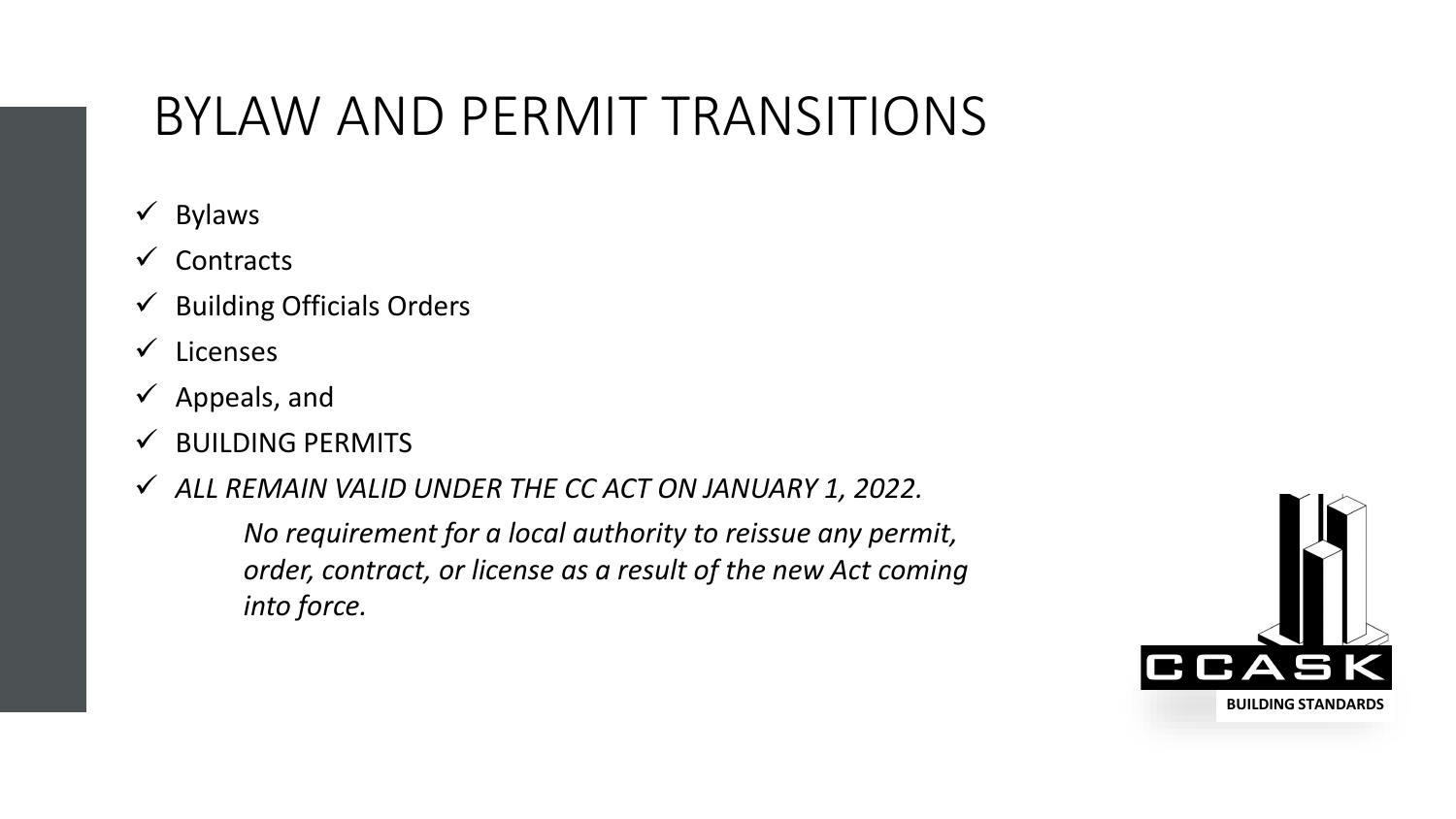#### BUILDING BYLAWS

- Building bylaws can only be adopted by the council of a local authority under the requirements of the CC Act…
- Only the CC Act can be used to adopt bylaws that relate to building construction or occupancy.
- Local Authorities must obtain ministerial approval when adopting, amending, or repealing their building bylaw.
- Building bylaws adopted under the UBAS Act will remain valid for a while.

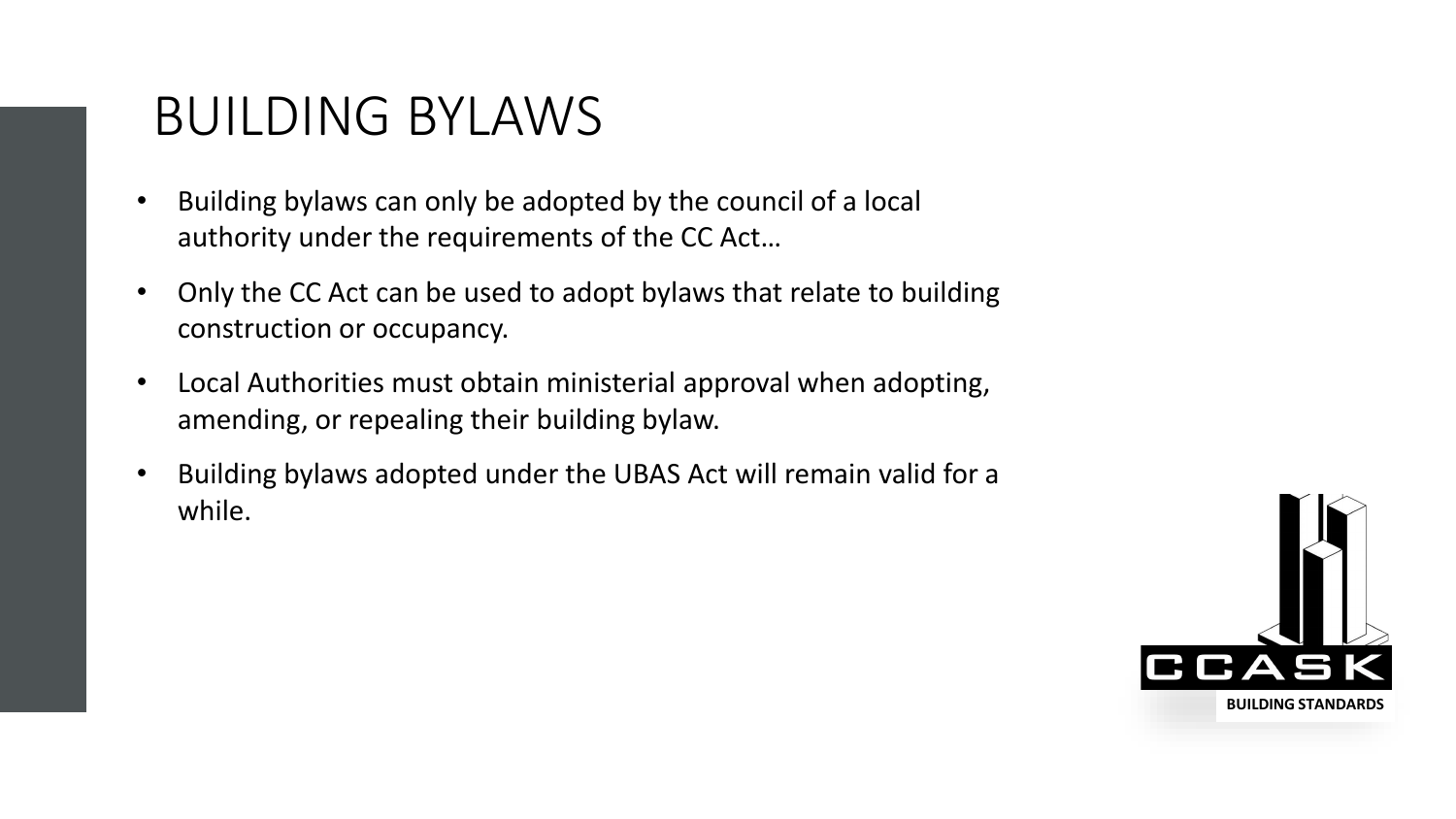### BUILDING BYLAW – KEY DATES

- If you have a valid Building Bylaw as of January 1, 2022, you are required to renew or repeal-and-replace your existing bylaw by…
	- $\checkmark$  December 31, 2028
- If you do not currently have a Building Bylaw adopted under the UBAS Act, you must adopt a new Building Bylaw under the CC Act as follows:
	- $\checkmark$  December 31, 2022 Cities,
	- ✓ December 31, 2023 any Municipality as defined in *The Municipalities Act* or for park land as defined in *The Parks Act*,
	- $\checkmark$  December 31, 2024 Regional Parks and land within the capital region.
- ➢ Any local authority which does not have a valid Building Bylaw (*UBAS Act* or *CC Act*) by the required date will be subject too…

#### **The Model Building Bylaw**

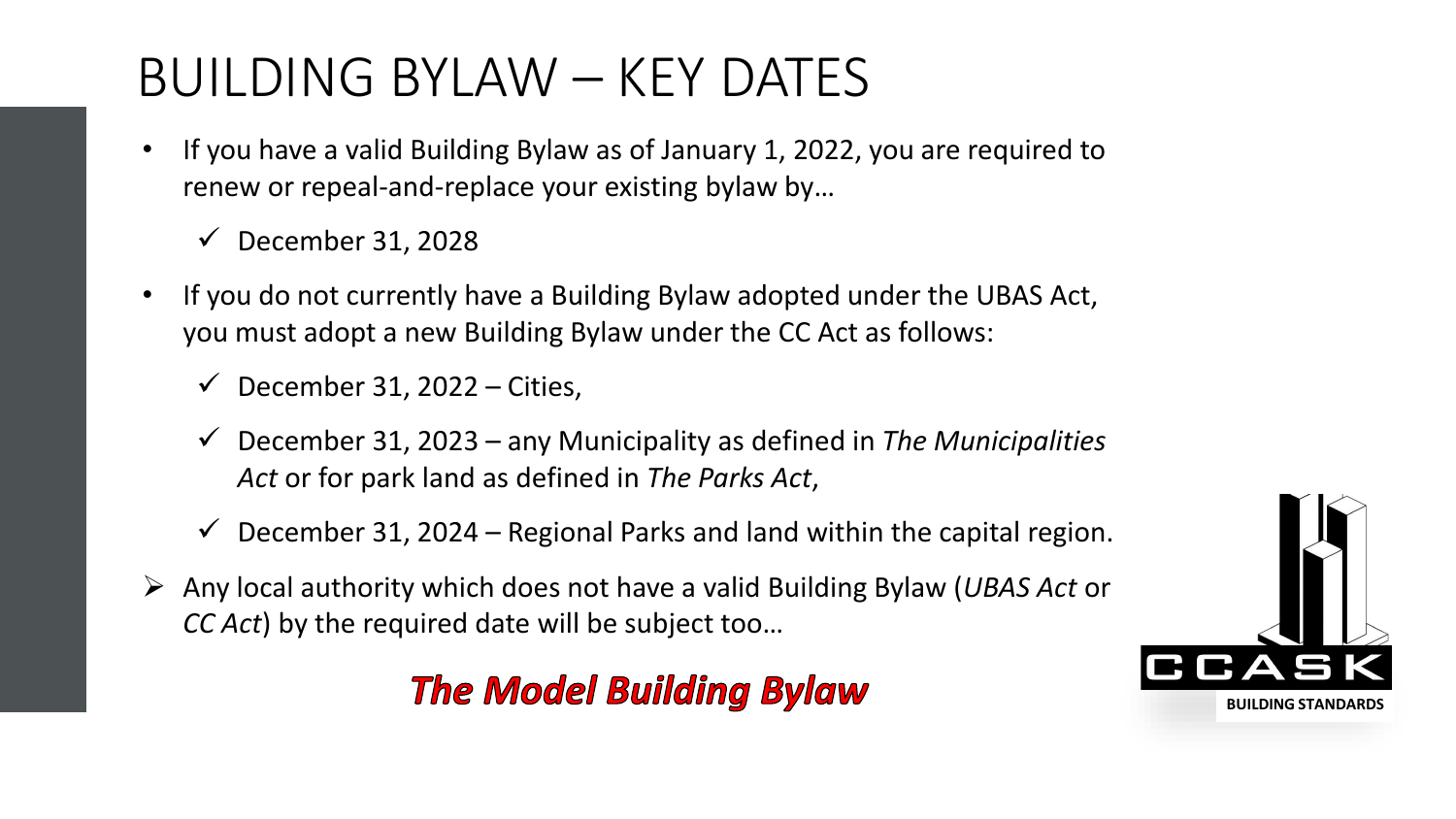#### FARM BUILDINGS – UBAS ACT

➢ *UBAS Act: Farm Buildings INCLUDING Residences were exempt!*

*UBAS Act Definition - "farm building":*

• means a building associated with a farming operation and includes a residence consisting of not more than two dwelling units, but does not include buildings associated with commercial operations, multiple-occupancy residences or assembly buildings.

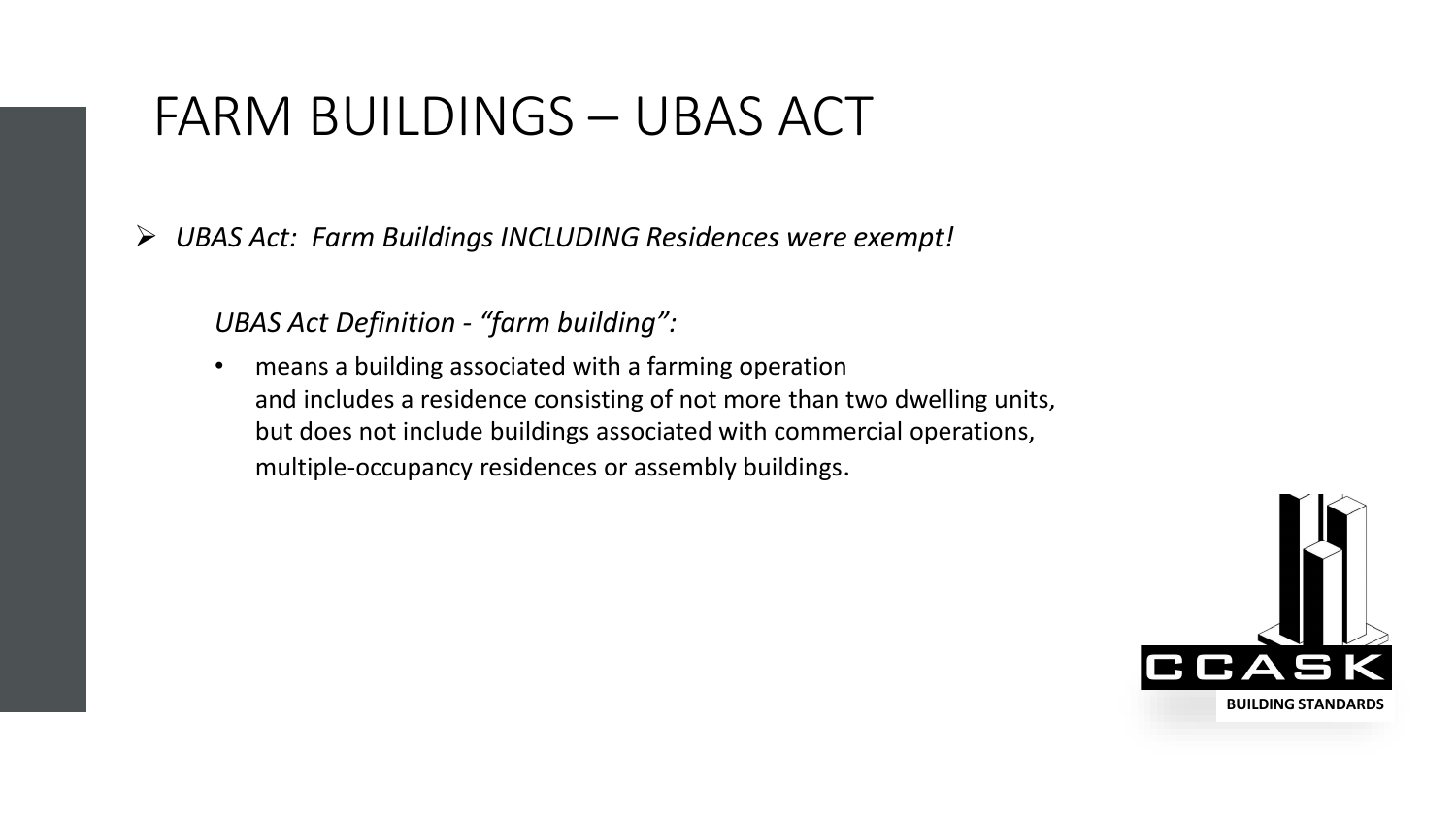#### FARM BUILDINGS – CC ACT

➢ *CC Act: Farm Buildings exempt, except residences no longer exempt!!*

*CC Act Definition - "farm building":*

means, subject to the regulations, a building that:

#### **(a) does not contain a residential occupancy;**

(b) is located on land used for an agricultural operation as defined in *The Agricultural Operations Act*; and

(c) is used for the following purposes:

(i) the housing of livestock;

(ii) the production, storage or processing of primary

agricultural and horticultural crops or feeds;

- (iii) the housing, storage or maintenance of equipment
- or machinery associated with an agricultural operation;

(iv) any other prescribed purpose;

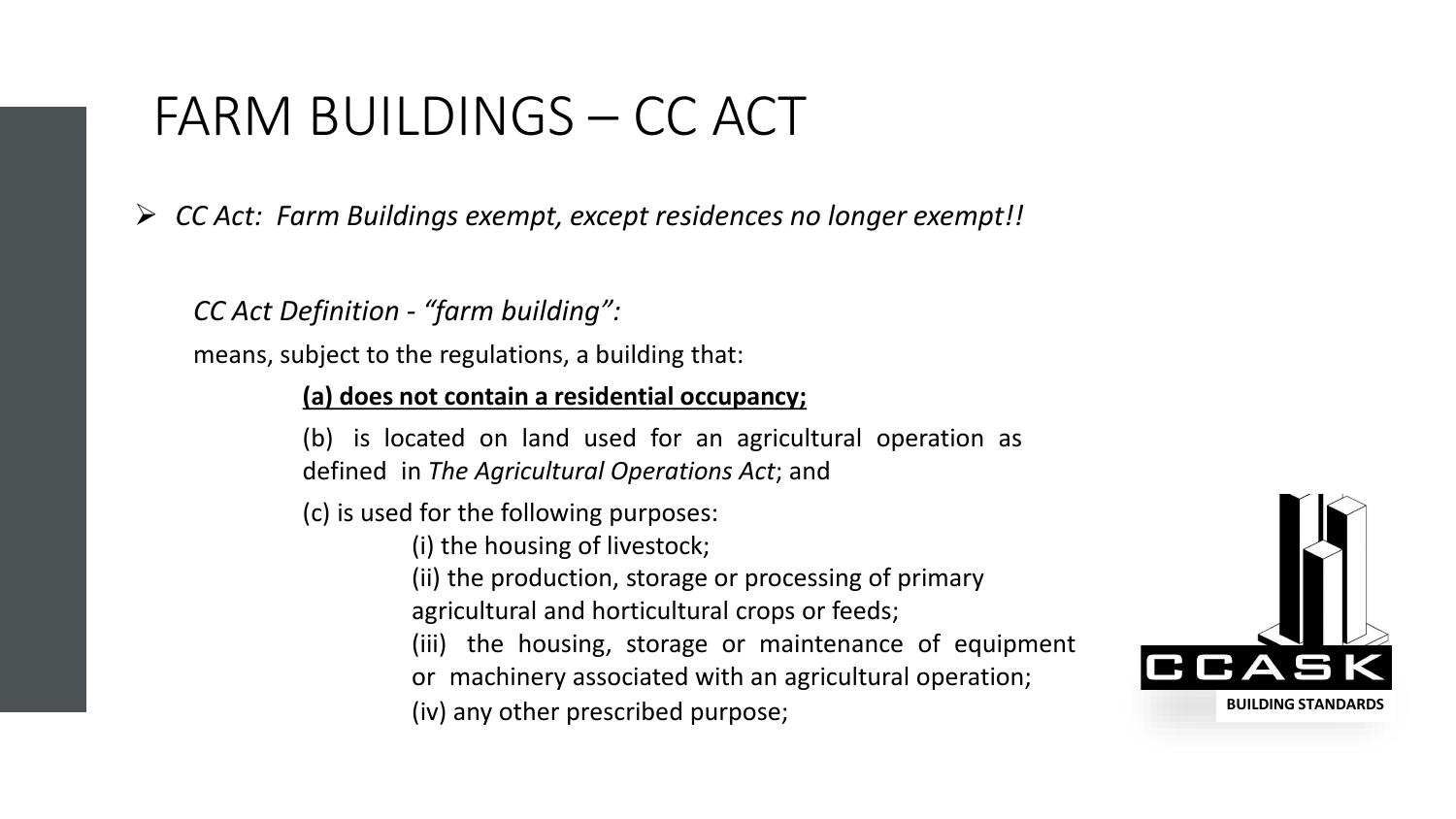#### SMOKE & CO DETECTORS

#### ➢ *Building Code Regulations:*

On July 1, 2022 the Building Code Regulations will require that *all residential buildings* in SK are to have CO and Smoke Alarms installed.

- Between  $2016 2021$ , 5 year average of fatalities cause by fire was 10 deaths per year.
- Between 2018 2020 an average of 1200 Carbon Monoxide incidents were reported annually in Saskatchewan.
- $\checkmark$  We will continue to apply the NBC for all new construction and the prescriptive smoke and CO alarm requirements.
- $\checkmark$  We will also include conditions that apply the new retroactive requirements where the scope of the permit does not necessarily include today's requirements.

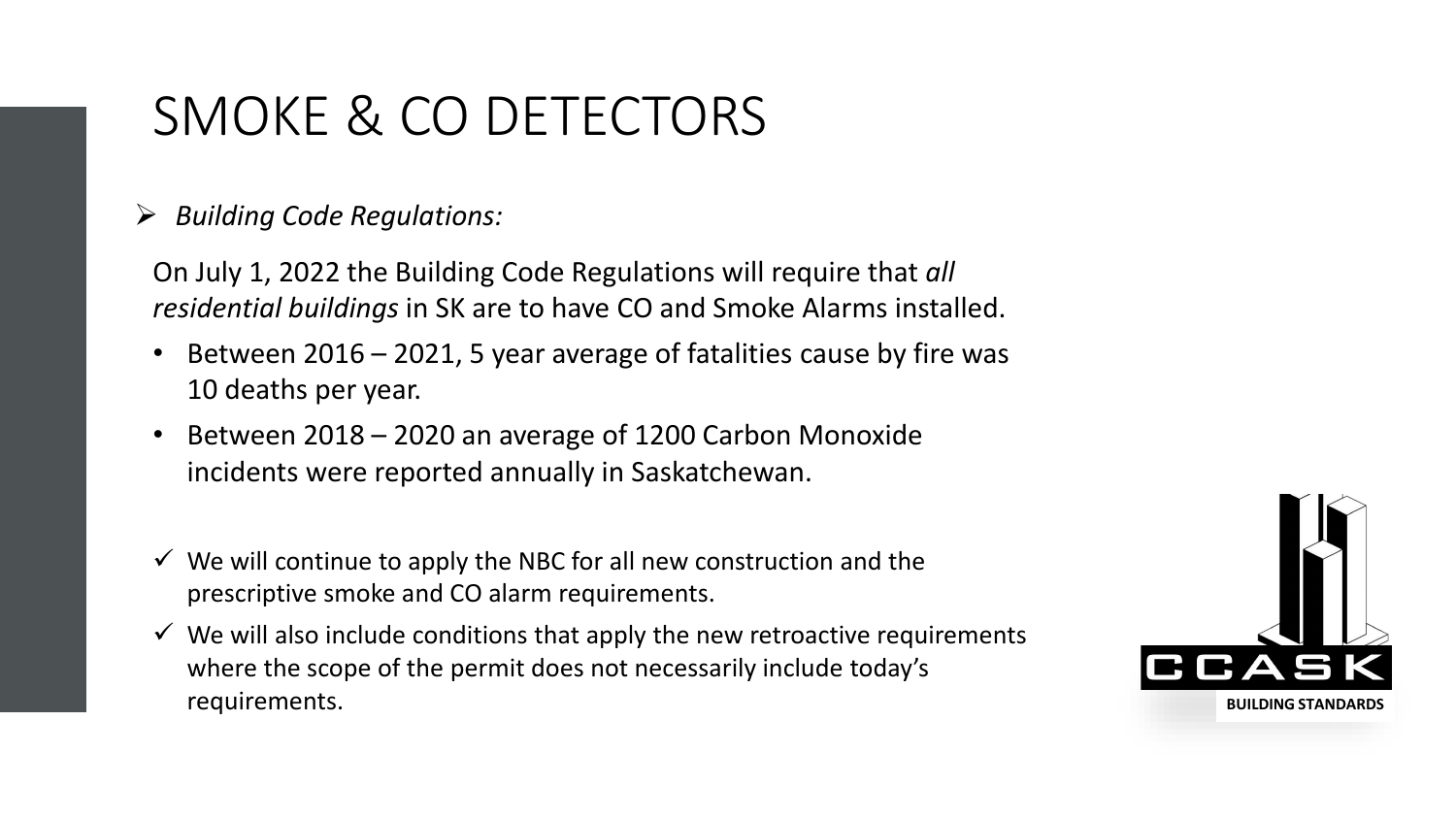#### APPEAL BOARD PRE-RULINGS

✓ Building Owners, Local Authorities, Building Officials, and Contractors…

Can apply to the Saskatchewan Construction Standards Appeal Board for an interpretation of a construction code.

- Must be made prior to a building permit being issued.
- Can only be an interpretation of a construction code, not interpretations of the Act or Regs.
- Owner / contractor will have 6 months to apply for a building permit which applies the Appeal Board's decision.
- Interpretation no longer valid after 6 months.

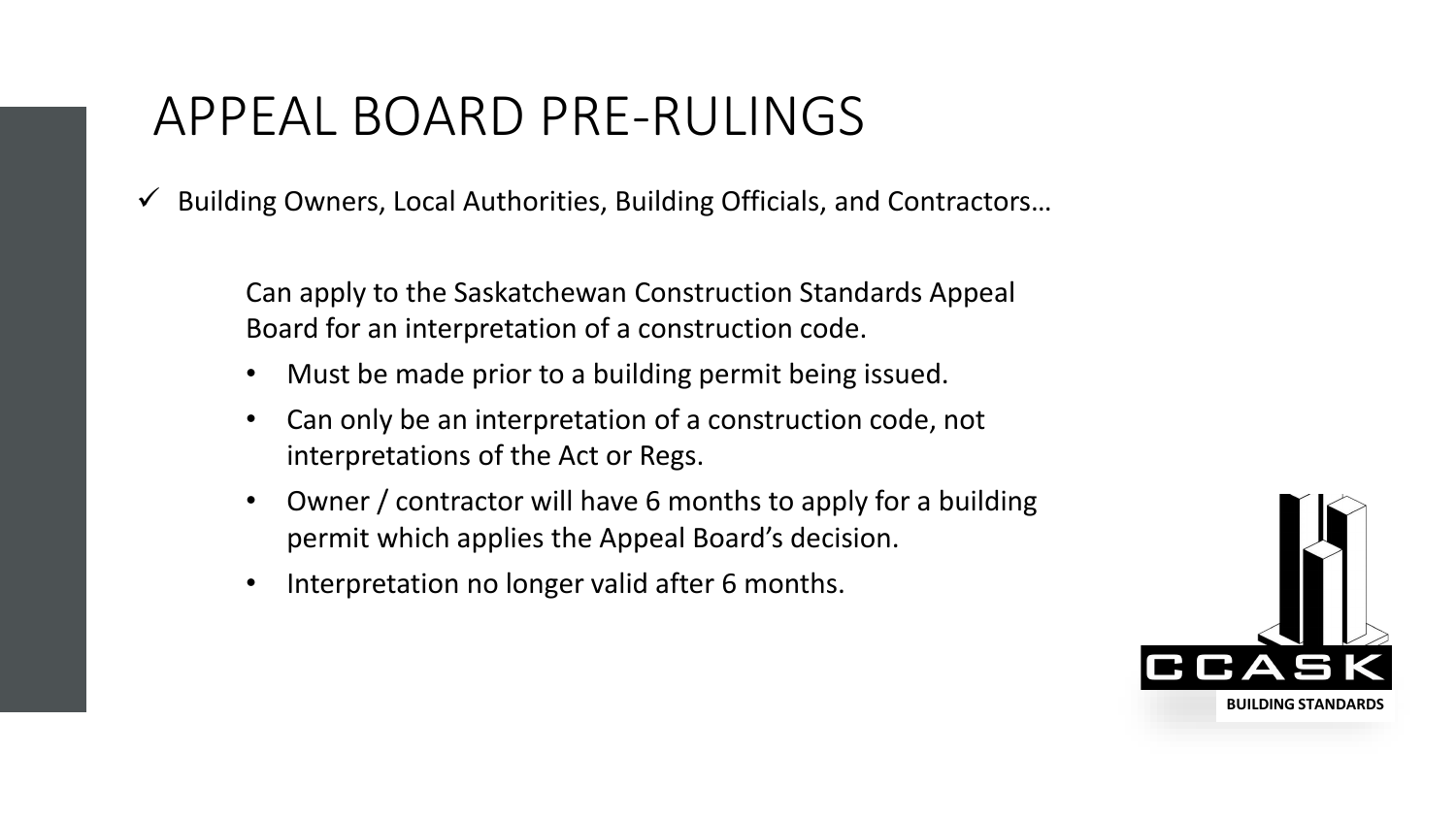## REGISTERING ORDERS ON LAND TITLES REGISTRY

 $\checkmark$  Local Authorities...

Can register Building Official's orders on the Land Titles Registry

- 61 days after the order is received by the owner (allows owners 60 days to comply with the order).
- Once the owner has complied with the order, Local Authorities have 30 days to discharge the interest on Title.
- All costs can be charged to the owner / add to property taxes.

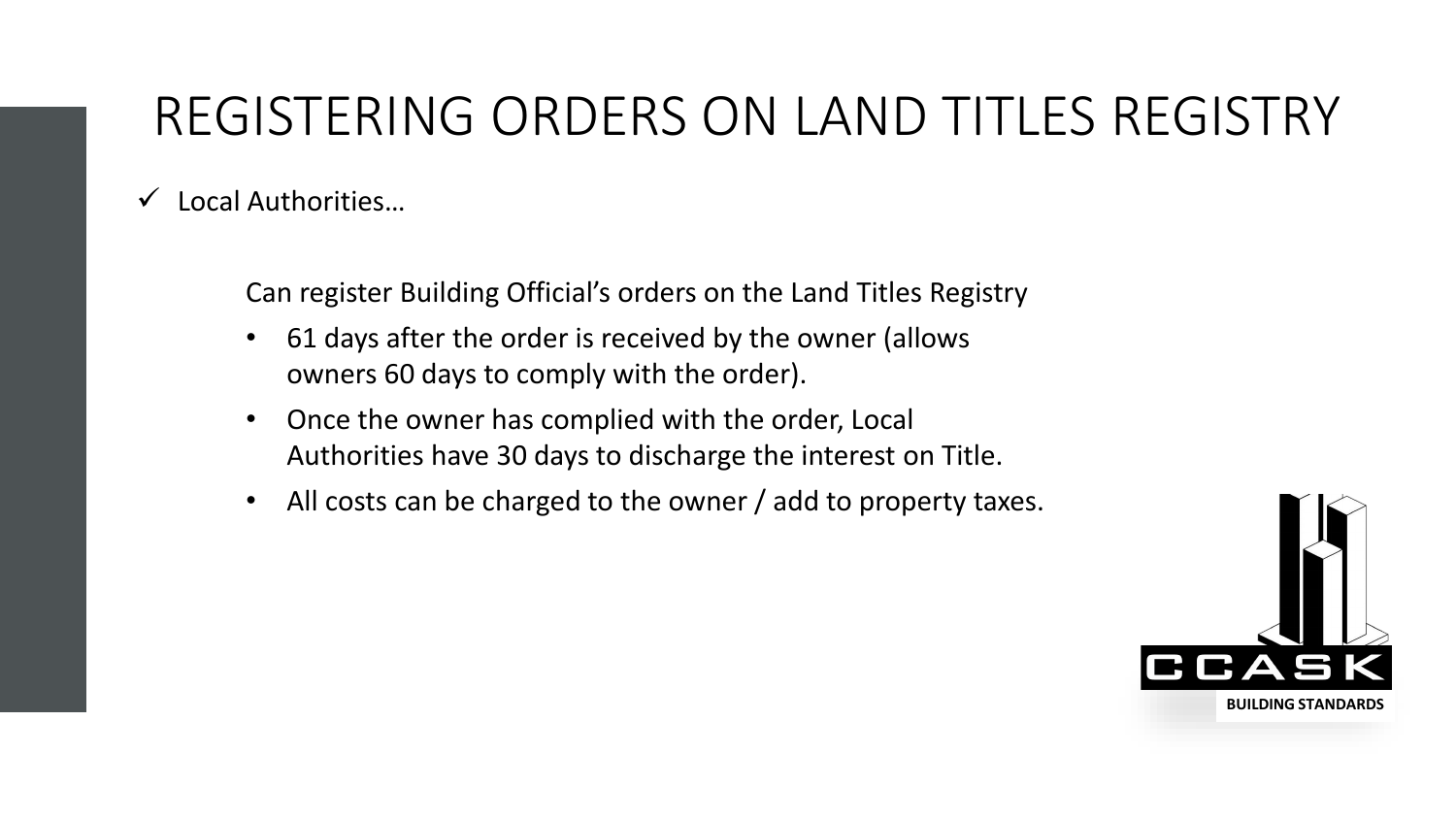## ADDING ENFORCEMENT COSTS TO PROPERTY TAXES

 $\checkmark$  Local Authorities...

Can add the costs of administering and enforcing the CC Act to an owner's property taxes

• Owners must be given a reasonable opportunity to pay these costs prior to adding to taxes.

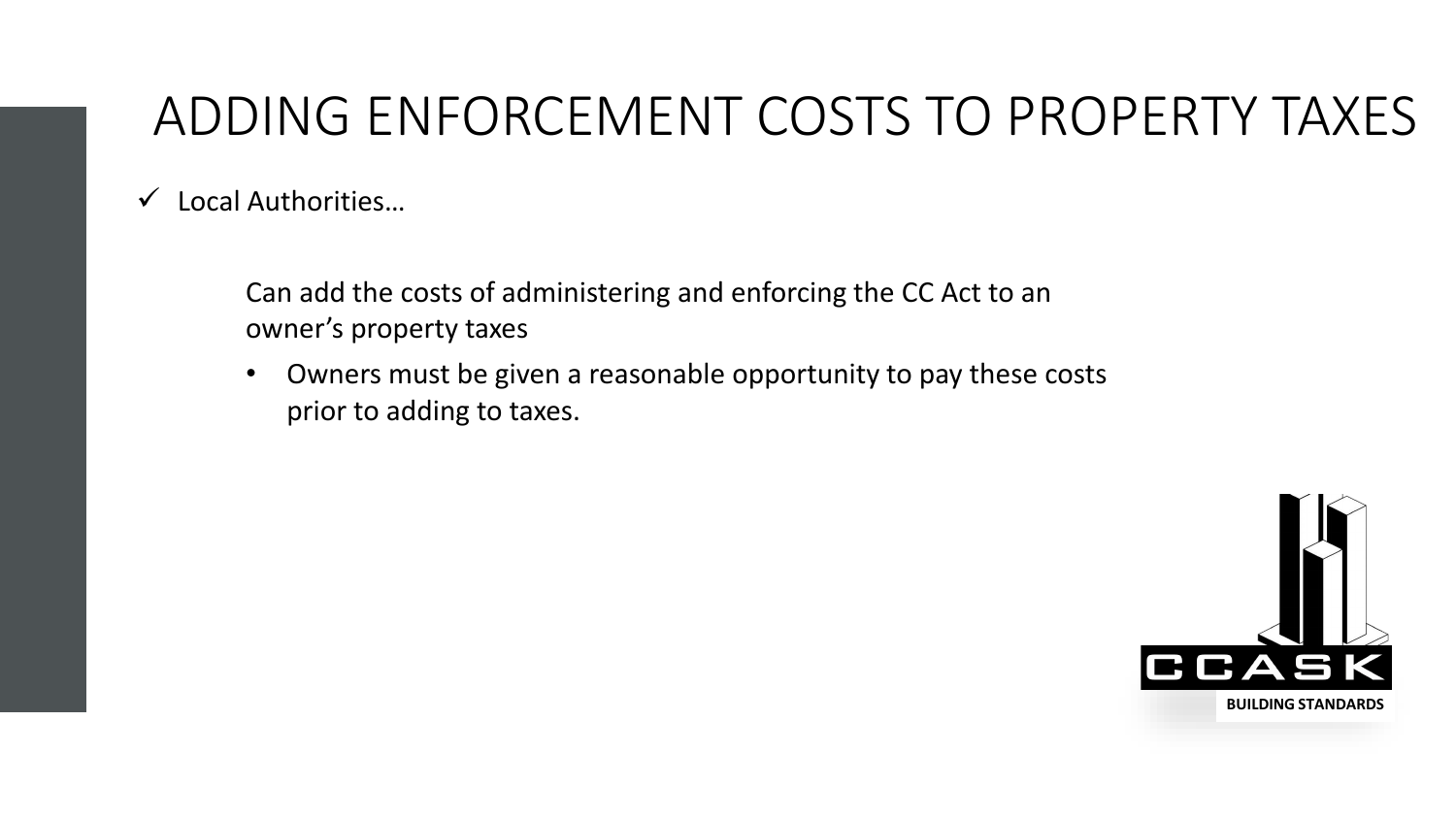#### LICENSED BUILDING OFFICIALS

- $\checkmark$  Local Authorities are required to provide the CC Administrator the names and license numbers of all Building Officials appointed by the Local Authority.
	- Must be submitted within 60 days of the end of the Local Authority's fiscal year.

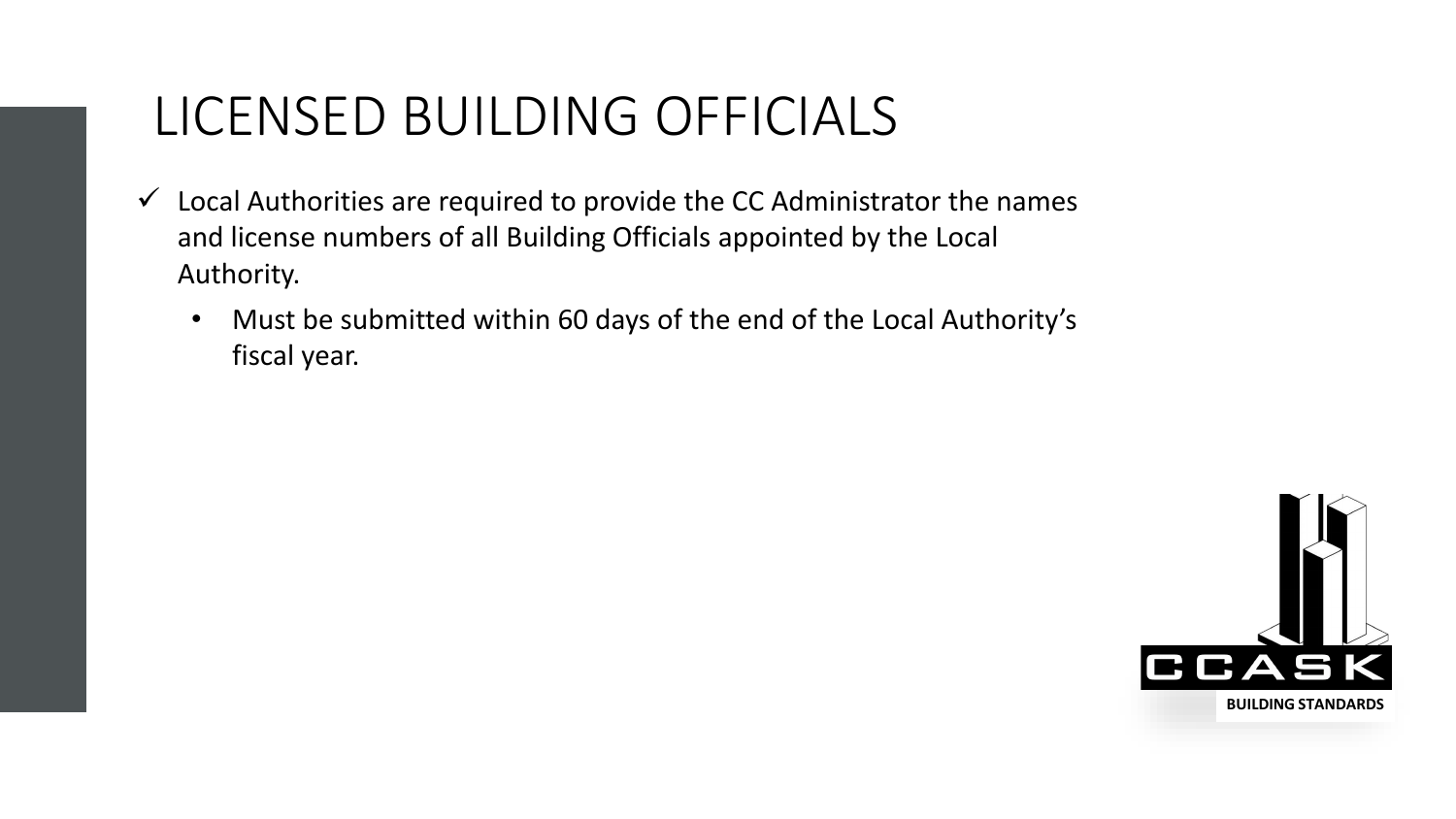### LICENSED BUILDING OFFICIALS

- $\checkmark$  Only individuals who have a valid Saskatchewan Building Official license can be appointed by Local Authorities to provide Building Official services.
- $\checkmark$  Powers of Enforcement (access to property, order writing, etc.) apply only to an appointed Building Official.
- $\checkmark$  Building Officials can only perform code regulation and enforcement to the level of their License:
	- Class 1: one and two-unit dwellings, garages, decks, etc.
	- Class 2: other Part 9 buildings, typically small commercial buildings limited in size and type of occupancy.
	- Class 3: all other buildings.